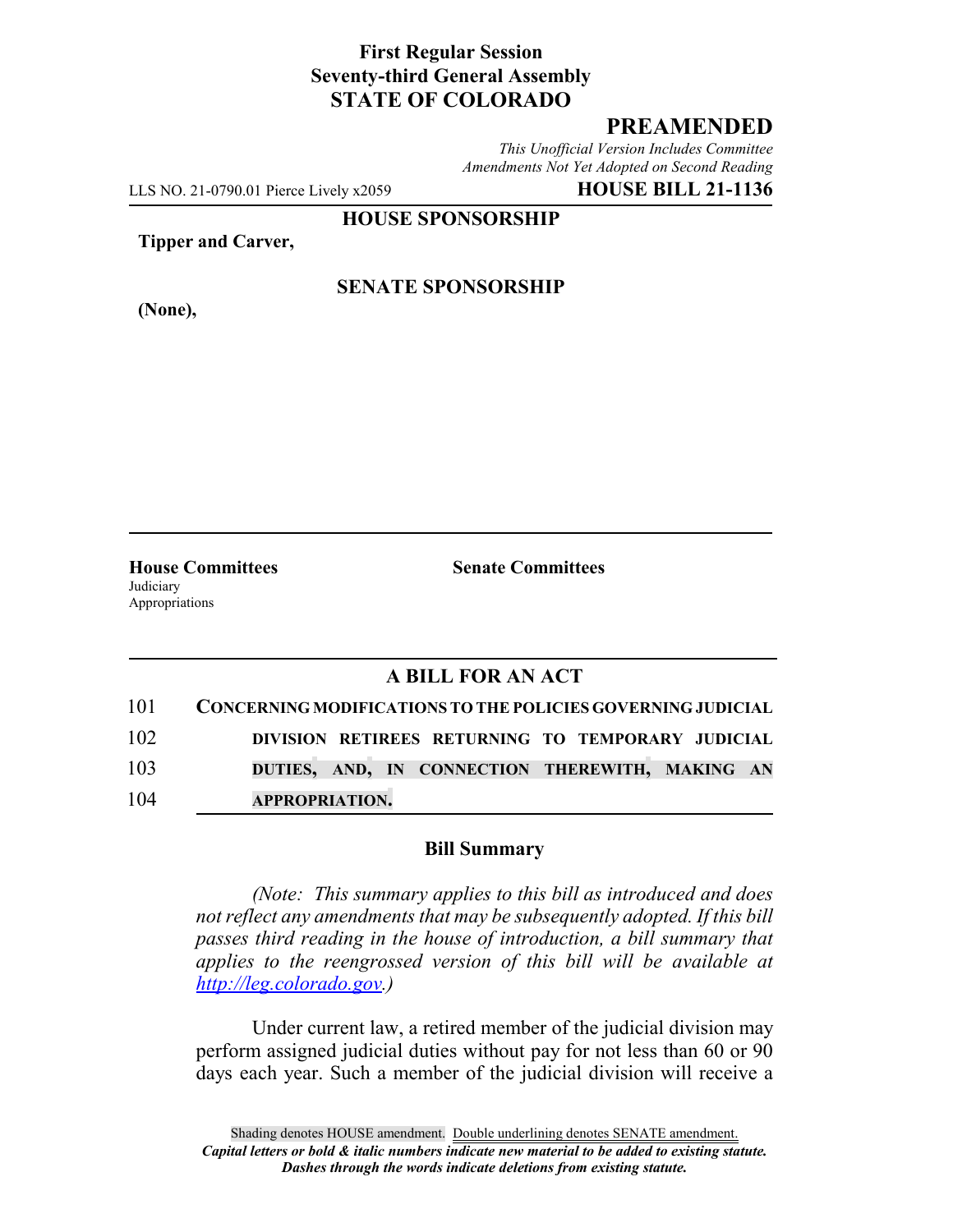benefit increase equal to not less than 20% or more than 30% of the current monthly salary of judges serving in the same position held by the retiree at the time of retirement.

The bill changes the amount of time that a retired member of the judicial division may perform assigned judicial duties without pay and the amount of a benefit increase such a judge will receive. The bill specifies that a retired member of the judicial division may perform assigned judicial duties without pay for 20, 30, 60, or 90 days each year and will receive a benefit increase equal to 6.7%, 10%, 20%, or no more than 30% respectively of the current monthly salary of judges serving in the same position held by the retiree at the time of retirement.

Additionally, under current law, within 5 years after retirement, a retired member of the judicial division who did not enter into an agreement prior to retirement to perform assigned judicial duties without pay during retirement may enter into such a written agreement within 30 days prior to each anniversary date of retirement. The bill removes this requirement.

1 *Be it enacted by the General Assembly of the State of Colorado:*

 **SECTION 1. Legislative declaration.** The general assembly hereby finds and declares that the COVID-19 pandemic has resulted in a caseload backlog in the county, district, and appellate courts statewide. To deal with this backlog, the courts need additional judicial officer assistance. Therefore, it is the intent of the general assembly to modify the statute authorizing the judicial department to contract with judicial division retirees, expand the program to enable the department to process this backlog more quickly, and to make an appropriation to allow for the department to contract with more judicial division retirees.

11 **SECTION 2.** In Colorado Revised Statutes, 24-51-1105, **amend** 12  $(1)(b)$ ; and **repeal**  $(2)$  as follows:

 **24-51-1105. Retirees from the judicial division.** (1) (b) Notwithstanding the provisions of section 24-51-1101, upon written agreement with the chief justice of the Colorado supreme court, 16 prior to retirement, a member of the judicial division may perform, during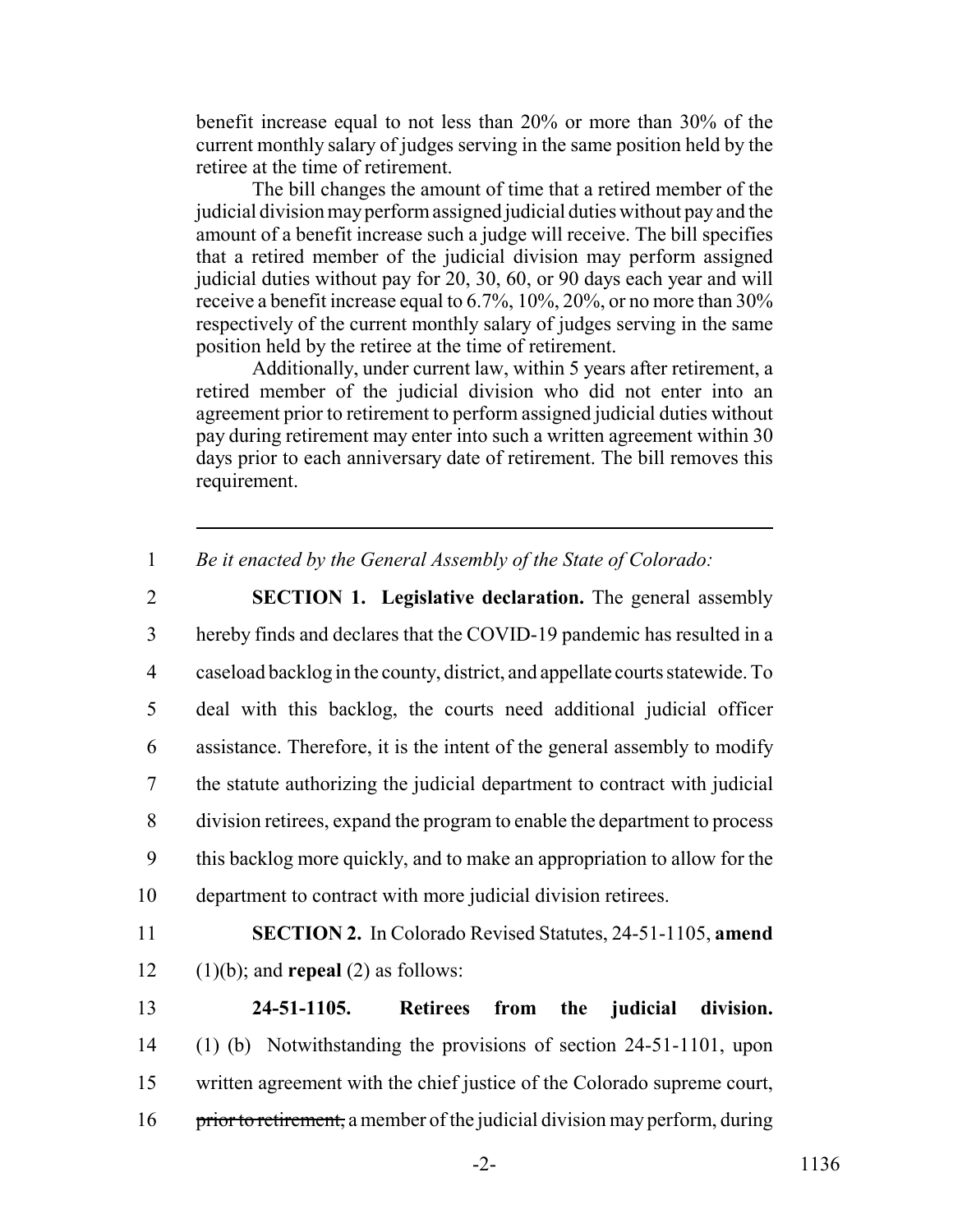1 retirement, assigned judicial duties without pay for not less than TWENTY, 2 THIRTY, sixty, or more than ninety days each year and shall MUST receive 3 a benefit increase equal to not less than SIX AND SEVEN-TENTHS PERCENT, 4 TEN PERCENT, twenty percent, or more than thirty percent, RESPECTIVELY, of the current monthly salary of judges serving in the same position as that held by the retiree at the time of retirement. Such agreement shall be for a period of not more than three years. A retiree may enter into subsequent agreements. The aggregate of these agreements shall not exceed twelve years, except at the discretion of the Colorado supreme court.

 (2) Within five years after retirement, a retiree from the judicial 12 division who did not enter into an agreement as provided for in subsection (1) of this section prior to retirement may enter into such a written 14 agreement within thirty days prior to each anniversary date of retirement. Upon entering into such agreement, the retirement benefit shall include 16 such benefit increase as provided for in subsection (1) of this section.

 **SECTION 3. Appropriation.** (1) For the 2021-22 state fiscal year, \$723,564 is appropriated to the judicial department. This appropriation is from the general fund. To implement this act, the department may use this appropriation as follows:

 (a) \$71,738 for general courts administration, which amount is 22 based on an assumption that the department will require an additional 0.9 FTE;

(b) \$51,825 for capital outlay; and

(c) \$600,001 for the senior judge program.

**SECTION 4. Safety clause.** The general assembly hereby finds,